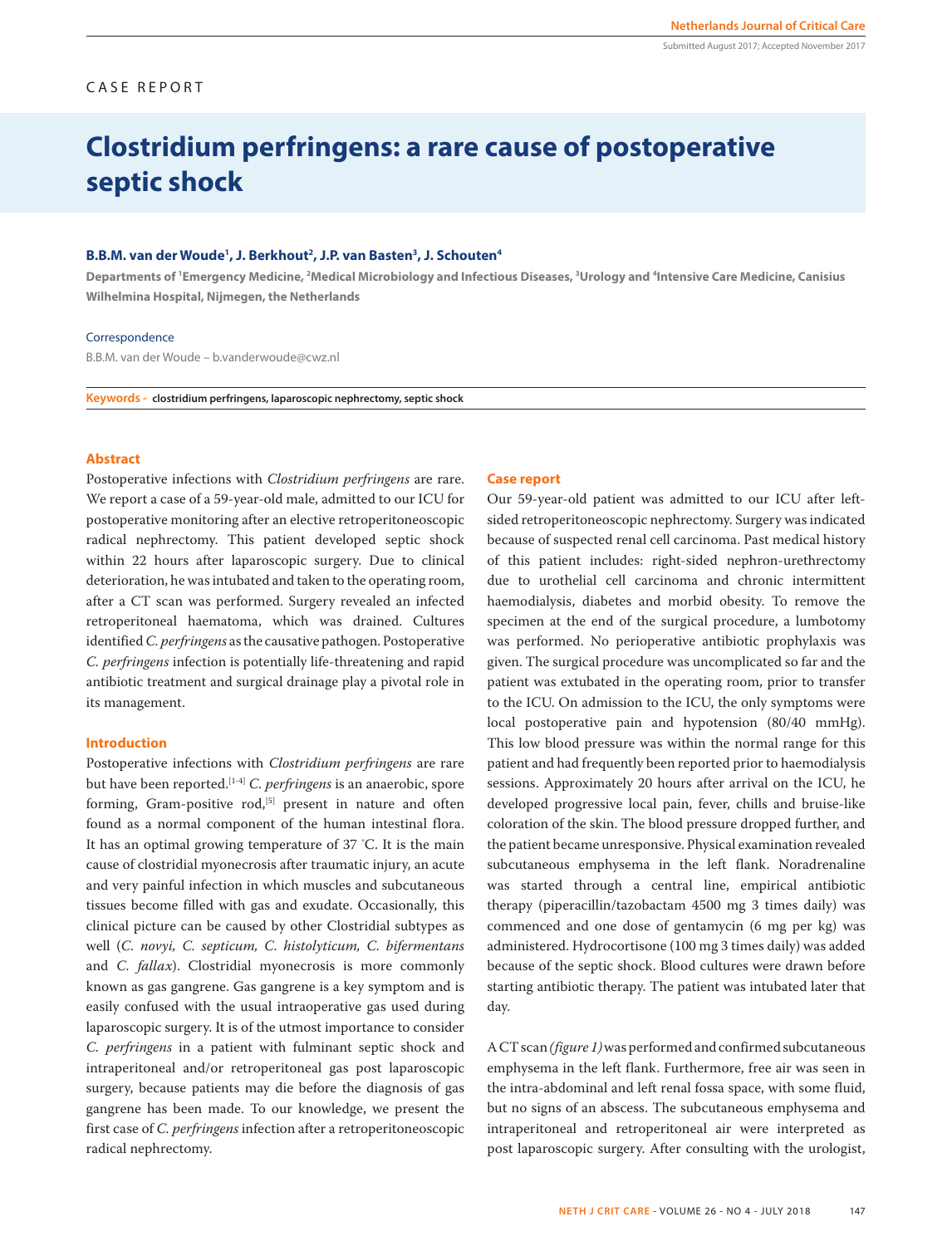

Figure 1. Coronal (left) and axial view of the first CT abdomen. Subcutaneous and free intra-abdominal air is indicated by green arrows.

we chose to manage this patient conservatively. During the following hours, however, further clinical deterioration was noted. Laboratory analysis revealed a CRP of 458 mg/l (144 mg/l, 24 hours earlier) and a lactate of 3.9 mmol/l. The patient was then taken to the operating room (approximately 48 hours after the first surgical intervention) for surgical exploration of the wound. During surgery, an infected deep wound haematoma was found and drained. Intraperitoneal exploration revealed no signs of bowel perforation. The wound was closed leaving two drains and the patient was transferred back to the ICU. During the next 48 hours, the results of cultures (retroperitoneal fluid and tissue, separate cultures) were reported positive for *C. perfringens* (as determined by MALDI-TOF-MS). Repeated blood cultures remained negative. The drains were removed after two days because of no drainage. Piperacillin/tazobactam was continued for six consecutive days. Five days post-surgery, the patient developed worsening pain in his left flank and his recovery stagnated. A repeated CT scan revealed fluid in the nephrectomy area, the wound was – again – surgically drained. A new drain was placed, but fell out spontaneously the day after. From the second operation on, the patient steadily recovered. We started piperacillin/tazobactam per protocol (this is our hospital's protocol in abdominal sepsis without positive cultures). Susceptibility testing revealed *C. perfringens* which was sensitive to piperacillin/ tazobactam, so we chose to continue this treatment. Pathology of the renal specimen revealed multiple benign cysts, without signs of carcinoma. Negative pressure wound therapy was started in order to improve wound healing because the past medical history included multiple factors that might restrict wound healing, for example: obesity, diabetes etc. The patient was discharged to the urology ward 11 days after admission to the ICU.

#### **Discussion**

Our case illustrates a fulminant septic shock due to a postoperative infection with *C. perfringens*. After *C. perfringens* enters the body (in our case, most likely via the surgical site), the usual manifestation is a necrotising infection of the abdominal wall, often accompanied by hypotension and renal failure due to septic shock.

*C. perfringens* consists of five serotypes, A-E. They differ in the types of extracellular toxins they make and their form of tropism. Alpha toxin is a haemolytic toxin which is largely responsible for the tissue necrosis. Under optimal conditions for the bacterium, its multiplying time is as little as eight minutes and is accompanied by gas production. This is the reason why the progression of the infection is so fulminant. Because *C. perfringens* is an anaerobic bacterium, blood supply must be impaired in some way in order for it to thrive. When the ability of the host to mount an inflammatory response involving phagocytes is not suppressed, infection with *C. perfringens* may progress into a fulminant septic shock.

Most cases of gas gangrene arise after penetrating trauma and therefore it is often considered to be a typical military disease: during World War I an estimated 10% of soldiers lost their lives as a direct result.<sup>[6]</sup> Postoperative complications account for approximately 30% of the cases and are most frequently associated with surgery to the appendix, intestine or biliary tract. Known risk factors include: diabetes, coronary artery disease, obesity, malnutrition and intravenous drug use.<sup>[1]</sup> It seems difficult to determine the incidence of the disease;[7] however, when haemolysis occurs, mortality rates are as high as 70%.[8] Since *C. perfringens* has the ability to spread very fast, it is of the utmost importance to recognise and treat early. This provides the patient the best chance of recovery.

Harmsen et al.<sup>[1]</sup> described a case of postoperative infection with *C*. *perfringens* after laparoscopic cholecystectomy. They report that trocar port infections are rare, only nine cases were reported until 2016. Trocar port wounds are considered ideal sites for infections. A penetrating wound is made,  $CO<sub>2</sub>$  is insufflated for creating a pneumoperitoneum. This positive intra-abdominal pressure (12- 15 mmHg) and continuous  $CO<sub>2</sub>$  flow reduces blood flow in the abdominal wall, making it relatively hypoxic. Trocars damage the abdominal muscles, and cause a 'chimney effect'<sup>[9]</sup> (gas passing alongside the trocars, leaving the body), by leakage of  $\mathrm{CO}_2$  from the abdominal cavity into the subcutis. This results in subcutaneous emphysema with an environment in which anaerobic bacteria might thrive easily. A trocar infection may have been present in this case.

One of the clinical dilemmas we encountered in this case was to evaluate whether the amount of gas, as visualised by a CT scan, was within the 'normal range' for the given time post-laparoscopic surgery. To our knowledge, there are no studies or guidelines elucidating this issue. During retroperitoneoscopic surgery about 3 litres of  $CO<sub>2</sub>$  are insufflated in the retroperitoneal space. If there happens to be a tear in the peritoneal membrane, this amount easily doubles.<sup>[10]</sup> The total amount of  $CO<sub>2</sub>$  used during surgery depends on the duration and leakage alongside the trocars. Within 72 hours post-surgery, the  $CO<sub>2</sub>$  has usually resolved. Visible intraperitoneal or retroperitoneal gas 72 hours after surgery is considered an ominous finding.